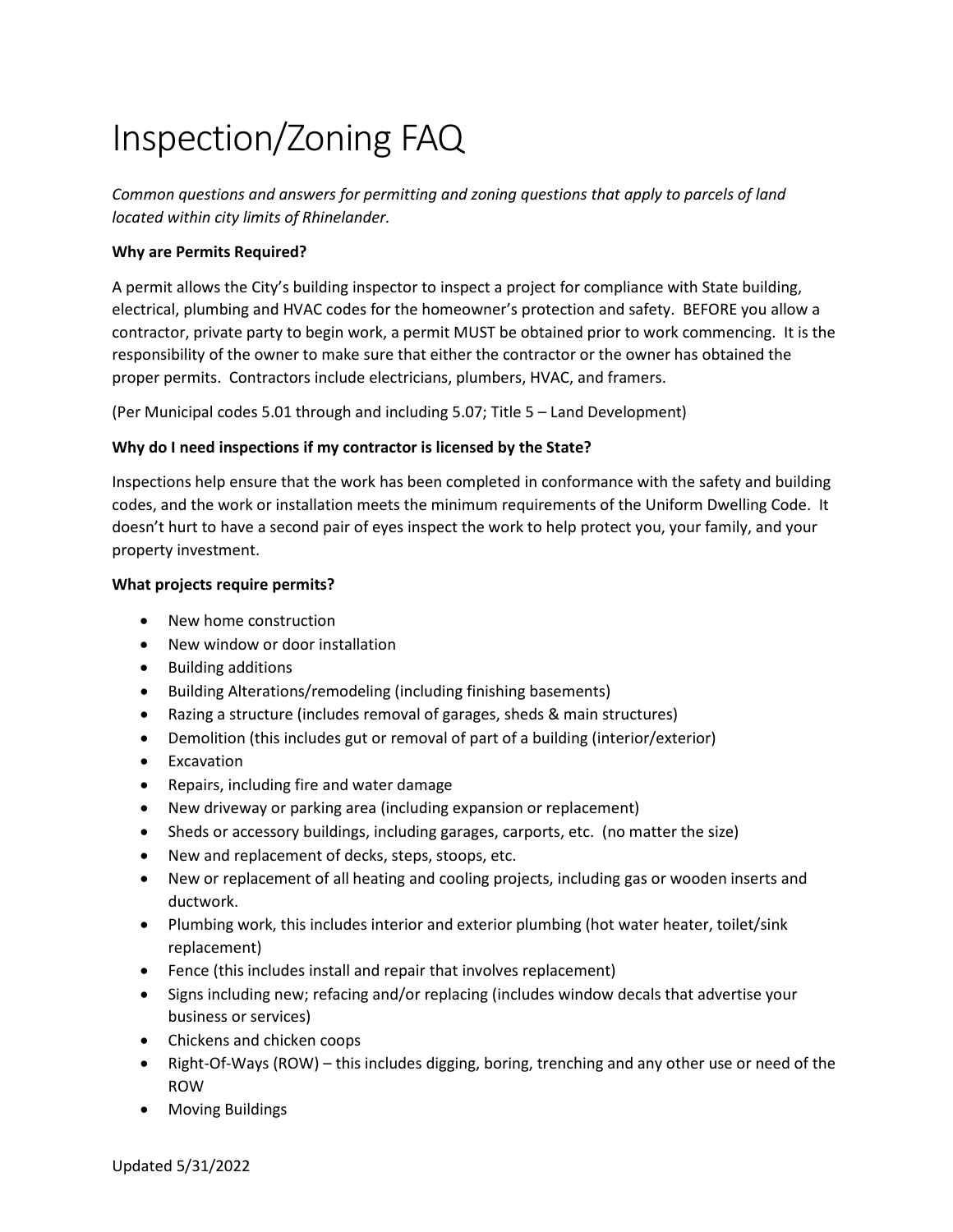#### **What does not require a permit?**

- Painting
- Insulation in existing structure
- Flooring that does not change subfloor
- Faucet replacement
- Small repairs with a value less than \$500 (includes material & cost)

### **Can't I do my own electric or plumbing work without a contractor?**

You may do your own plumbing and electrical (except service upgrades/installations which must be done by a master electrician) as long as you OWN and RESIDE in the property.

If you own a rental house, but you do not reside in the property, per the State Uniform Dwelling Code, the work must be performed by a licensed company or individual. Permits are still required even if the owner is completing the work, as well as any necessary inspections.

#### **How Can I Obtain a Permit?**

Permits can be applied online through the Inspection Department page on rhinelandercityhall.org.

You may also come into the Inspection office, we are located within the Rhinelander City Hall at 135 S Stevens Street, Rhinelander. Office hours are Monday through Friday from 8:00am until 4:30pm. Please be aware that with inspections, actual staff hours in office may vary.

#### **How much does a permit cost?**

Building Permit fees vary based on the complexity of the project. To get an idea of your fee cost, see the Rhinelander Fee Schedule which can be found in the links on the main page. Your fee, however, will be determined by the Inspection Department. Please note that construction will not be allowed to commence until payment is received and the permit obtained.

#### **How can I pay for my permit?**

Once your permit is approved and you have been notified of your fee, payment can be made online through the Payment Service Network link sent to the applicant's email. You may also pay with cash or check in the Clerk's Office. Checks can be made out to City of Rhinelander; be sure to include the site address in the memo. The Clerk's Office is in Rhinelander City Hall at 135 S Stevens Street, Rhinelander, WI 54501. Please note that construction will not be allowed to commence until payment is received and the permit obtained.

#### **Will the city locate my property lines?**

The City of Rhinelander does not assist private property owners in locating property irons, surveying private property, or locating property lines between properties. You will need to contact a Licensed Land Surveyor.

#### **Where can I find information about setbacks and allowed uses?**

Zoning information can be found in our ordinance under Chapter 5.07 here: https://library.municode.com/wi/rhinelander/codes/code\_of\_ordinances?nodeId=TIT5LADE\_CH5.07ZO